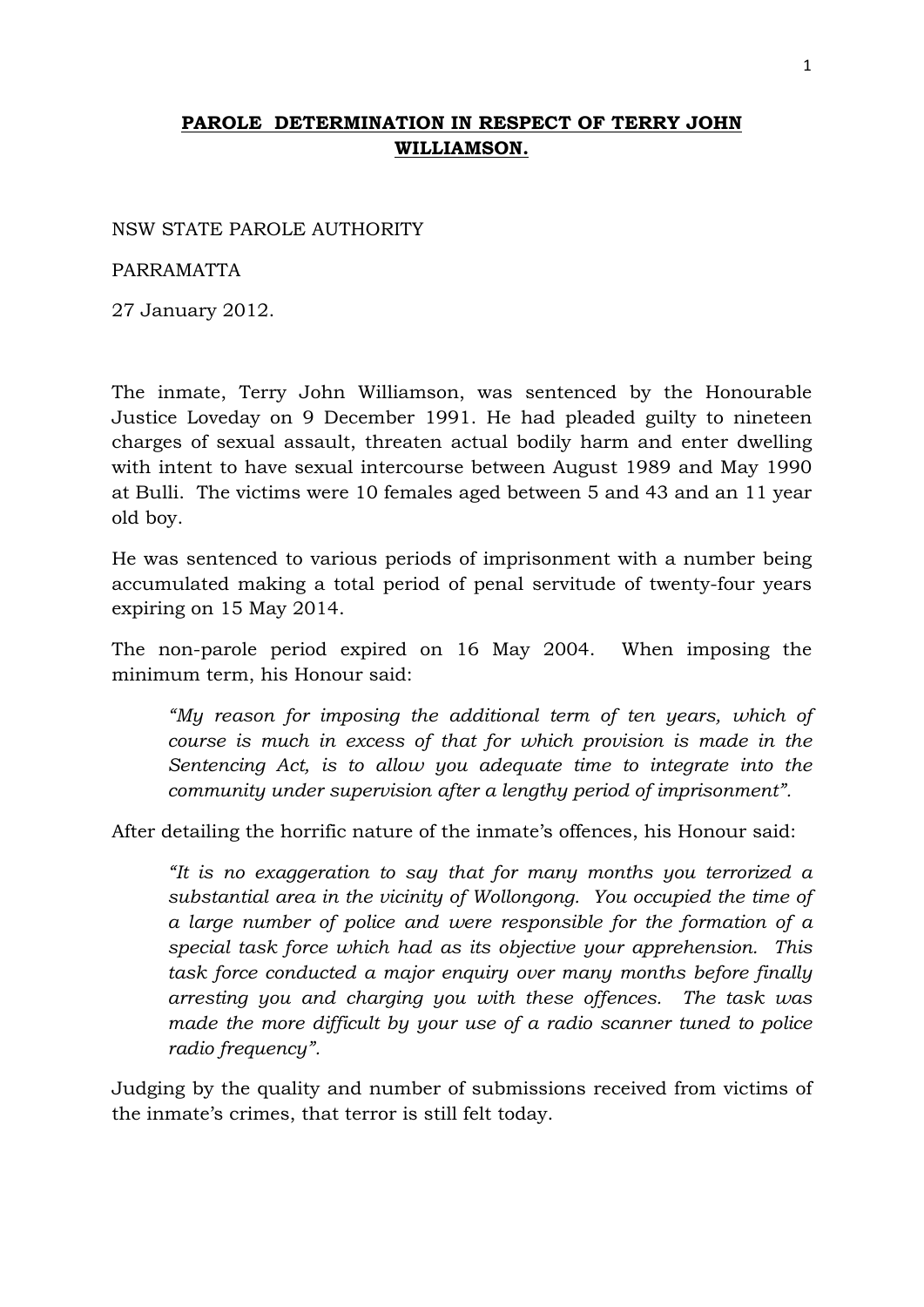The inmate was considered for parole in 2004, 2005, 2006, 2007, 2008 and 2009 and on each occasion an intention to refuse parole was formed and that was subsequently confirmed.

He was again considered for release to parole at a private meeting of the State Parole Authority on 9 April 2010. In its report of 2 March 2010 the Serious Offenders Review Council (SORC) stated, inter alia:

*"A substantial parole period was incorporated into this offender's overall sentence (14 years); 4 years in effect remain. It seems to Council that strict supervision in the community can now be considered as an alternative to continued incarceration even at the present classification.* 

*Accordingly, Council advises that it is appropriate for the State Parole Authority to give consideration to this offender's release on parole".* 

The Authority notes that that the Supplementary Pre-Release Report of 10 March 2010 prepared by the Probation and Parole Service contained the following Assessment and Recommendation:

*"Mr Williamson was compliant and helpful during the preparation of this report. He was anxious to provide relevant and helpful information to this writer, as his new parole officer, being in the sixth year of his parole period. He has worked through the gaol processes and has proven to be a willing student and an excellent trusted worker.* 

*As previously stated in the report of 2 April 2009:* 

*'Mr Williamson has addressed his offending behaviour through various programs, primarily the CUBIT program in 2001, which resulted in a reduction of his level of risk of sexually re-offending, from moderate-high to moderate'.* 

*He has continued to reduce his dynamic risk factors by attendance at the maintenance groups held in Kirkconnell CC.* 

*Mr Williamson has been compliant with his medical regime and noted a difference in his behaviour. He is fully aware that he will be conditioned to continue this medication should he be released to the community".* 

After noting that the inmate had suitable post release accommodation, the report went on to say: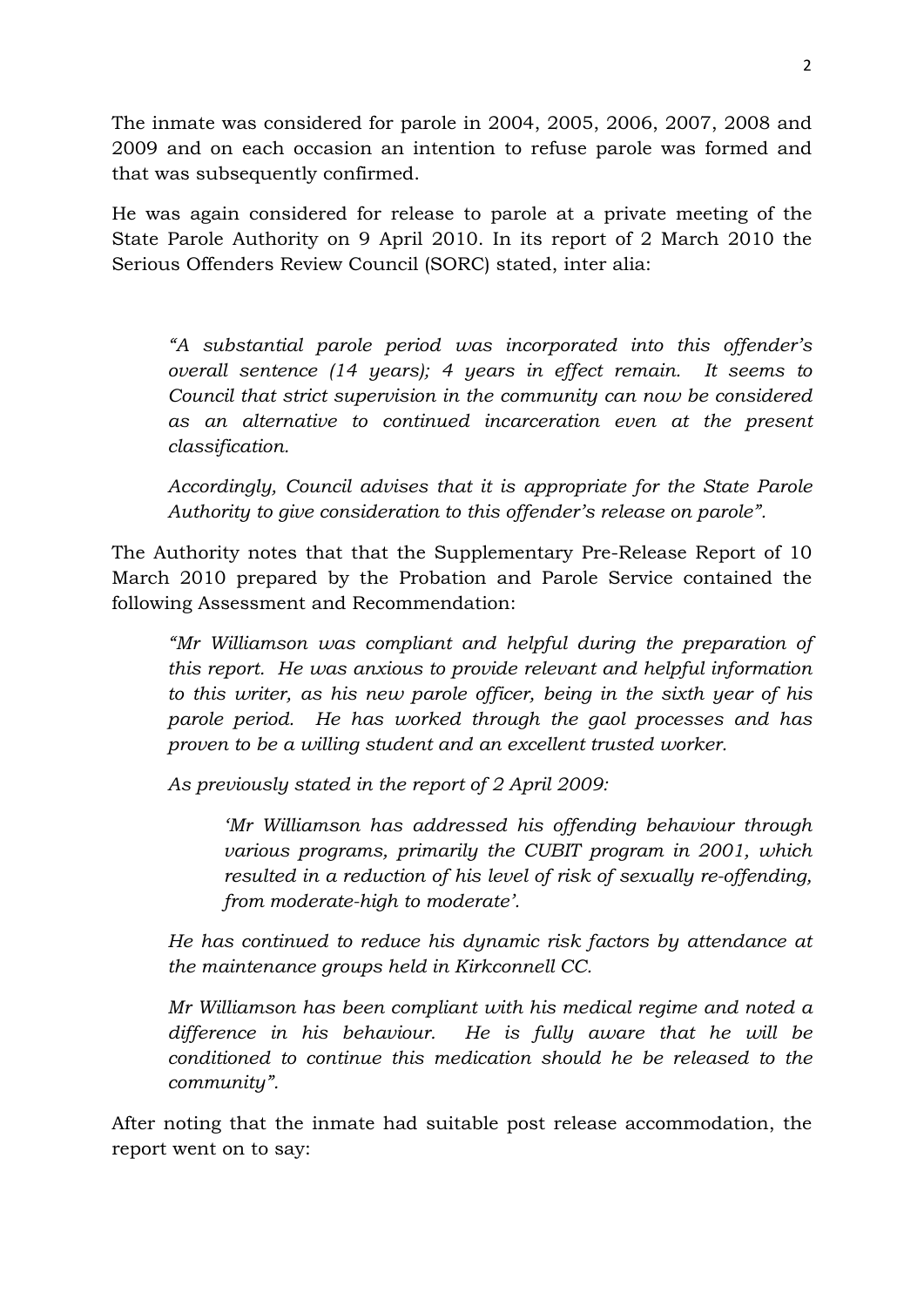*Given the abovementioned factors release to parole is recommended. It is respectively requested that the following conditions form part of any parole order granted:* 

*Electronic monitoring, psychological assessment and counseling, psychiatric assessment and counselling, supervised contact with children, compliance with treatment and medication and submission to regular urinalysis testing, restricted access to the Wollongong area subject to permission from the Community Offender Services Director".* 

After considering all the material in its possession, including the sentencing remarks, various pre-release reports, SORC reports, psychiatric and psychological reports the Authority formed an intention to grant parole and included all the recommended conditions in its proposed order.

It then adjourned the matter until 11 May 2010 to consider any State and Victims Submissions lodged.

## **The State Submissions.**

On 11 May 2010 Mr Lonergan of counsel (instructed by Mr Warren Abadee of the State Crown Solicitor's Office) represented the State in presenting a submission dated 7 May 2010 opposing the grant of parole at this time.

On 27 August 2010 the Authority, having heard the submission together with a response from the inmate's solicitor, refused parole for the need to participate in external leave. The authority however granted leave for the inmate to apply for parole under the grounds of manifest injustice when it was appropriate.

Following further listings before the Authority a determination on intention to grant parole was made on 2 September 2011. The Authority in that determination indicated appropriate conditions and then adjourned the proceedings for possible State or Victim's submissions.

On 14 October 2011 Mr Lonergan of counsel instructed by the State Crown Solicitor presented a further submission opposing the grant of parole.

Ms Goodhand, solicitor, appeared for the inmate to respond to that submission.

In the State Submission Mr Lonergan raised a number of issues but the principal issue was the fact that it was not in the public interest for the inmate to be released to parole as he had not completed a period of unescorted external leave.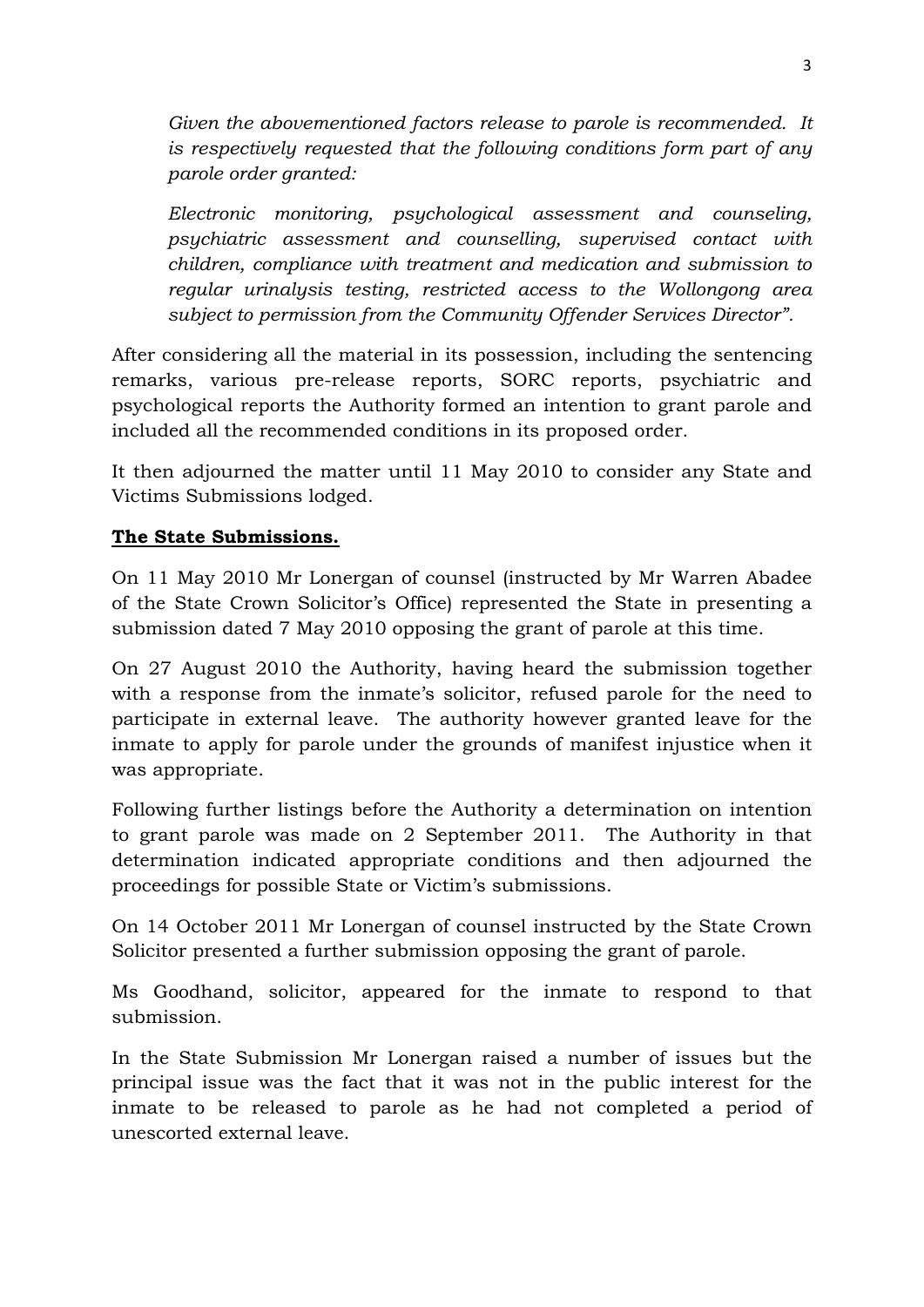After hearing from Mr Lonergan and Ms Goodhand the Authority stood the matter over until today for further review. The Authority requested a supplementary Probation and Parole Report concerning the inmate's participation in unescorted external leave as well as a Justice Health Report concerning his compliance with anti-libidinal medication.

In respect to the issue of medication Ms Dowling in her report of 24 August 2011 said, inter alia:

*"He (the inmate) has expressed a willingness to remain on the antilibidinal medication and is fully aware that he will be conditioned to continue this medication should he be released to parole. In terms of community safety it would be considered preferable for Mr Williamson to have a lengthy period of supervision".* 

In fixing the non-parole period, Loveday pointed out that the earliest date on which he could be considered for release to parole was 16 May 2004. His Honour went on to say:

*"Before you are in fact granted parole I would expect the authorities would have to be satisfied that you do not pose any continuing threat to society".* 

The authority notes that as of May this year, 2012, the offender has only two years of parole remaining on his sentence. His entire sentence will expire on 4 May 2014. The authority agrees with Ms Dowling's statement quoted above that "in terms of community safety it would be considered preferable for Mr Williamson to have a lengthy period of supervision". It would be contrary to the public interest that the offender not be released to a period of parole supervision.

By letter dated 25 January 2012 the State Crown Solicitor's Office advised that the Commissioner of Corrective Services would not be making any further submissions.

In a supplementary Pre-Release report dated 22 January 2012 Ms Dowling, District Manager of Wellington District Probation and Parole Office advised in the following terms:

*"Mr Williamson has continued to take appropriate steps to address his offending behavior and has now successfully participated in day leave and week-end leave as required".* 

She also advised that he has a comprehensive post-release plan in place and suitable post-release accommodation.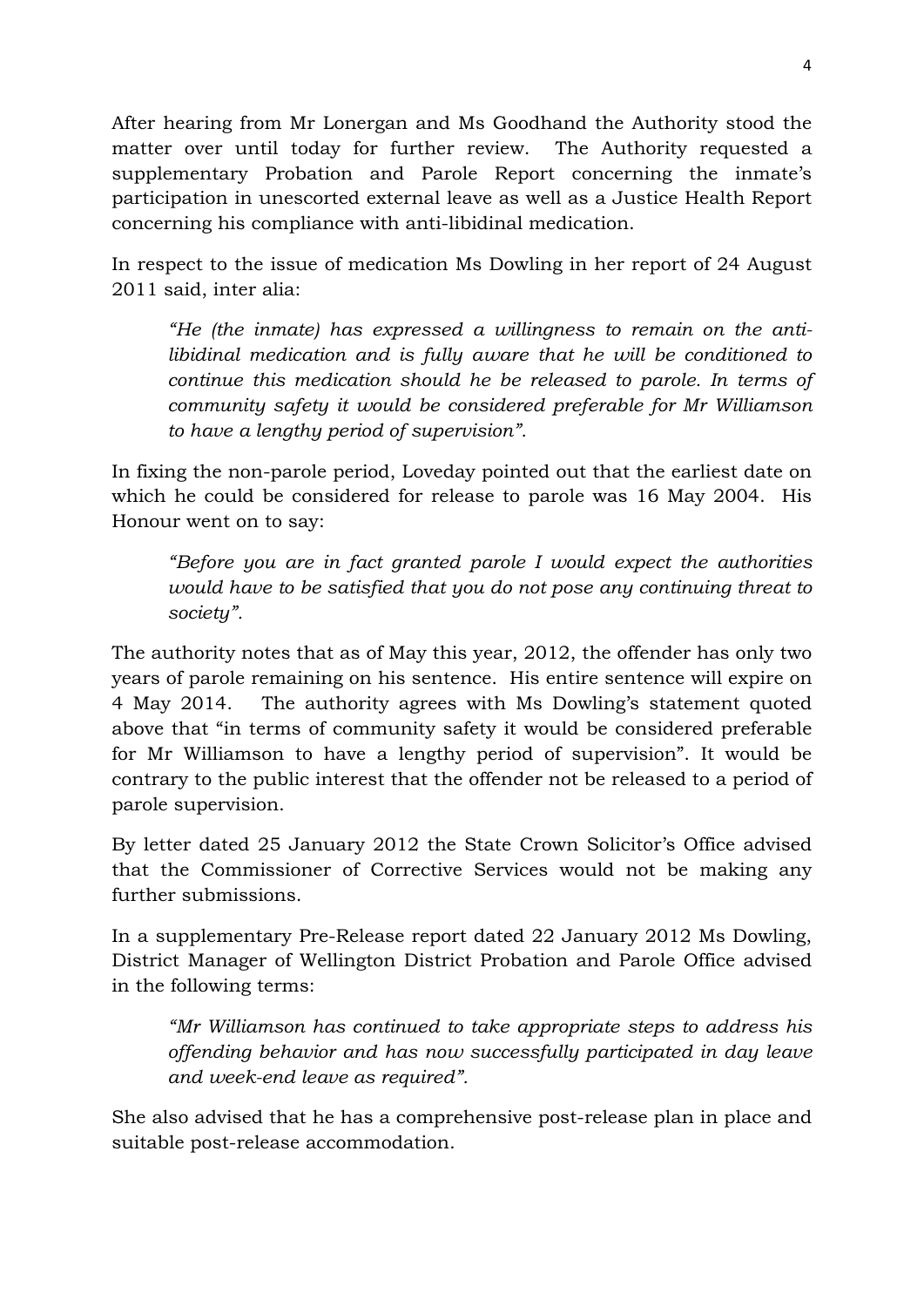The Authority notes that the offender has addressed his offending behaviour through various programs, primarily the CUBIT program in 2001, which resulted in a reduction of his level of risk of sexually re-offending, from moderate-high to moderate. He has been carefully and appropriately managed by the Serious Offenders Review Council and its Chairperson, the Honourable David Levine has indicated under section 135(3) of the *Crimes (Administration of Sentences) Act* 1999 that it is appropriate that the offender be considered for release to parole.

Ms Dowling in her report, noting inter alia that the inmate has appropriate post release accommodation has recommended release to parole with a carefully considered post-release plan. The Authority is confident that that plan will minimize any risk to the public. At the same time the offender will have just over two years of a phased release under supervision back into the community.

The Authority notes the many submissions lodged on behalf of the victims of his appalling offences. No words from this Authority could in any way minimize the terror inflicted upon them. We none the less extend to them our sympathy and express our gratitude for the courage they display in providing us with their submissions. The Authority has included in its order all the conditions requested by the various victims.

The Authority therefore grants parole not earlier than 10 February 2012 nor later than 17 February 2012 with the following conditions: 1-14, 15, 16, 21, 26, 27, 30 (Victims) 33, 35, 38 (The Illawarra region) 39 and 42.

These conditions are set out in detail on a copy of the Parole Order attached to this determination. The first fourteen conditions are standard parole conditions. The additional conditions are as follows:

15. The offender must submit to electronic monitoring of his compliance with the parole order.

16 The offender must comply with all instructions given by the officer in relation to the operation of monitoring systems.

21. The offender must undertake testing for drug and/or alcohol use, where facilities are available at the direction of the officer.

 26. The offender must, if so directed by the officer, undergo psychological assessment and counselling at a place or places determined by that officer and must authorise in writing that his or her medical or other professional and/or technical advisers or consultants make available to the officer a report on such assessment and counselling at all reasonable times.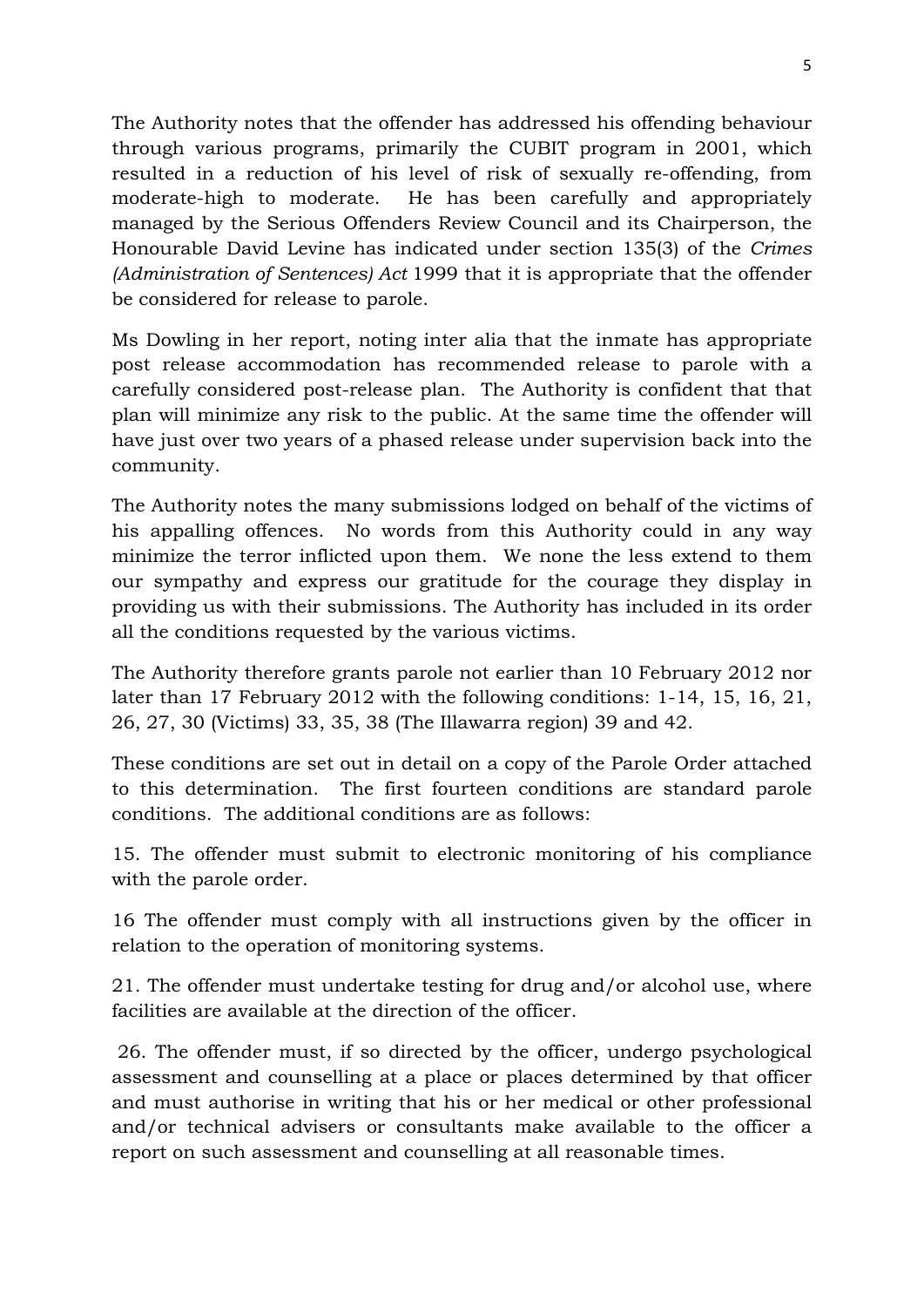27. The offender must, if so directed by the officer, undergo psychiatric assessment, psychiatric counselling, and other medical assessment or other medical treatment at a place or places determined by that officer and must authorise in writing that his or her medical or other professional and/or technical advisers or consultants make available to the officer a report on such assessment and counselling at all reasonable times.

30. The offender must not contact, communicate with, watch, stalk, harass or intimidate the victims of his crimes.

33. The offender must not be in the company of any person under the age of 16 years unless accompanied by a responsible adult, as determined by the Officer.

35. The offender must comply with all directions of the mental health team, including treatment and medication.

38. The offender must not frequent or visit the Illawarra region and environs.

39. The offender must comply with all conditions and requirements of the Child Protection Register.

42. The offender must not communicate with any person under the age of 16 by any means including SMS text messaging, the internet and written communication.

In reaching this determination the Authority has also had regard to the following matters under section 135(2) of the *Crimes (Administration of Sentences) Act* 1999:

- 1. The sentencing judge set a non-parole period.
- 2. The offender has no prior history of offending.
- 3. It is the offender's first time in prison.
- 4. Release to parole is recommended by the Probation and Parole Officer in the Pre-Release Report.
- 5. The Serious Offenders Review Council has certified that it is appropriate for the offender to be considered for release to parole.
- 6. The offender has had a satisfactory prison performance.
- 7. The offender has achieved a low prison security classification and participated in external leave.